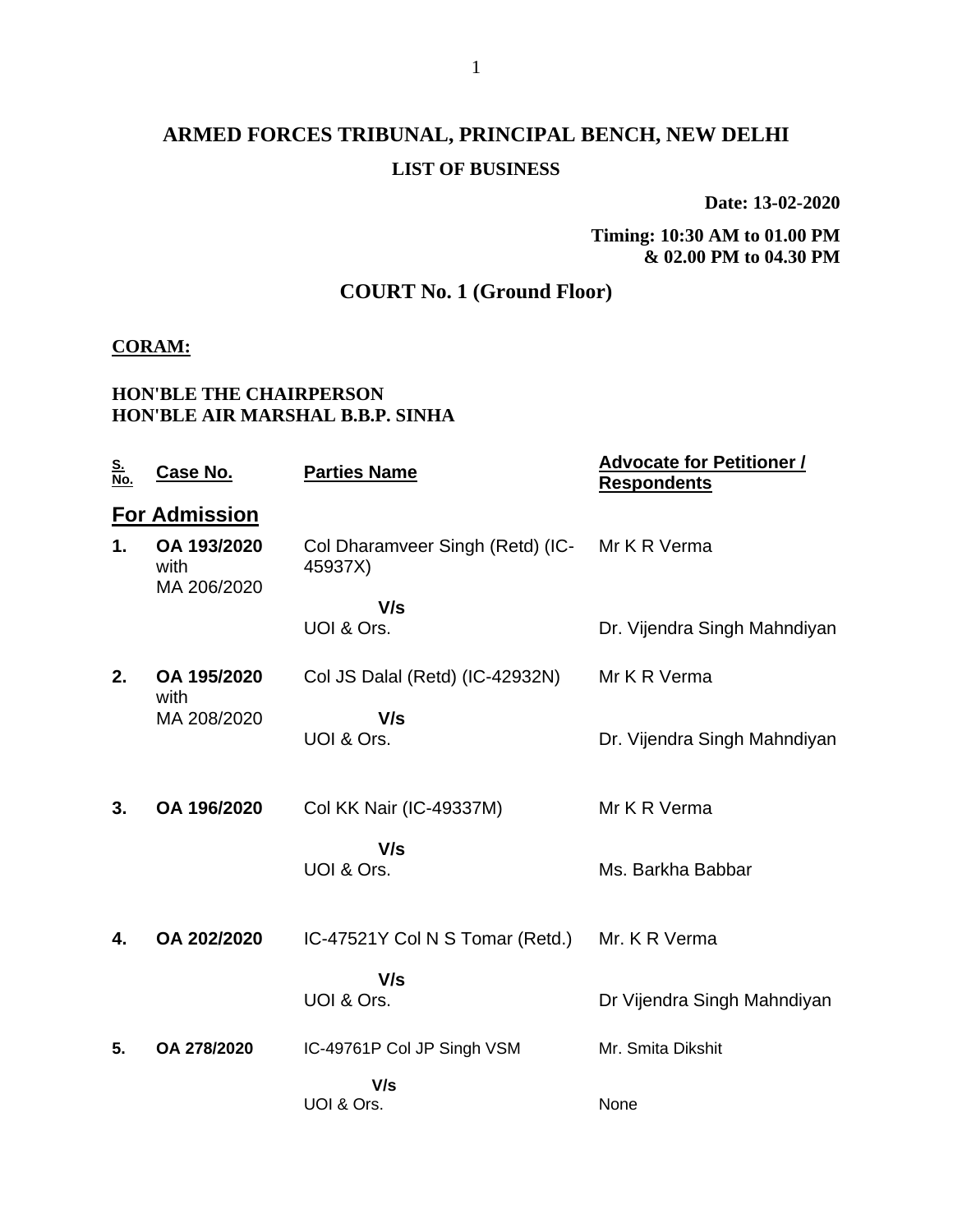| <b>For Orders</b> |
|-------------------|
|                   |

| 6.          | MA 288/2020<br><i>in</i>            | Lt Col N Kanwar (NR-18542M)             | Mr. Anil Bakshi                           |
|-------------|-------------------------------------|-----------------------------------------|-------------------------------------------|
|             | OA 1020/2017                        | V/s<br>UOI & Ors.                       | Mr Tarunvir Singh Khehar                  |
| 7.          | MA 309/2020<br>in.                  | IC-49322K Col RK Singh                  | Mr SS Pandey & Associates                 |
|             | OA 1339/2018                        | V/s<br>UOI & Ors                        | Mr SD Windlesh                            |
| 8.          | MA 348/2020<br>in.<br>OA 1570/2016  | Ex Lt Aditya Singh Yadav (No<br>52486K) | Mr Sukhjinder Singh                       |
|             |                                     | V/s<br>UOI & Ors                        | Mr. Harish V Shankar                      |
|             | <b>For Hearing</b>                  |                                         |                                           |
| 9.          | OA 954/2019<br>with                 | Col Rajesh Tyagi (IC 47351 A)           | Ms Neela Gokhale                          |
|             | MA 1802/2019                        | V/s<br>UOI & Ors.                       | Mr Harish V Shankar                       |
| 10.         | OA 2069/2019<br>with                | Col RS Dudee (Retd) IC-47908F)          | Mr K R Verma                              |
|             | MA 2974/2019                        | V/s<br>UOI & Ors.                       | Mr. S P Sharma                            |
|             | <b>For Final Hearing</b>            |                                         |                                           |
| 11.         | OA 403/2019<br>with                 | IC-48474Y Col K R Verma (Retd.)         | In Person                                 |
|             | MA 954/2019                         | V/s<br>UOI & Ors.                       | Mr. Karan Singh Bhati, Sr.<br><b>CGSC</b> |
| <b>WITH</b> |                                     |                                         |                                           |
| 12.         | OA 534/2019<br>with MA<br>1108/2019 | IC-47544A Col G Sudhir Kumar<br>(Retd.) | Mr. K R Verma                             |
|             |                                     | V/s<br>UOI & Ors.                       | Mr Karan Singh Bhati, Sr<br><b>CGSC</b>   |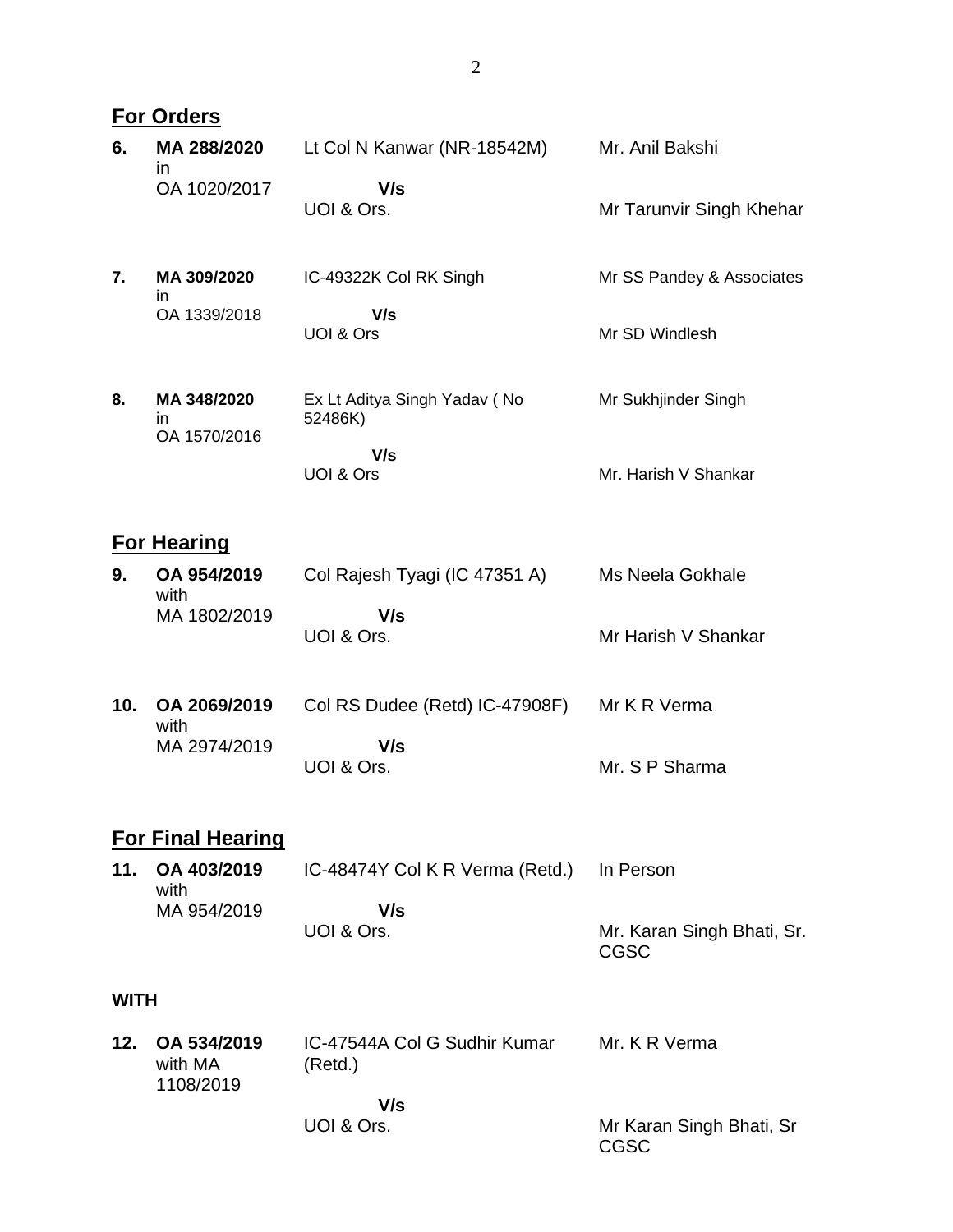| <b>WITH</b> |                                |                                                |                                           |  |  |
|-------------|--------------------------------|------------------------------------------------|-------------------------------------------|--|--|
| 13.         | OA 535/2019                    | IC-47132Y Col Amit Sood                        | Mr. K R Verma                             |  |  |
|             |                                | V/s<br>UOI & Ors.                              | Mr Karan Singh Bhati, Sr<br><b>CGSC</b>   |  |  |
| <b>WITH</b> |                                |                                                |                                           |  |  |
| 14.         | OA 666/2019<br>with MA         | Col Neeraj Dhawan (Retd) (IC<br>41748 W)       | Mr KR Verma                               |  |  |
|             | 1262/2019<br>V/s<br>UOI & Ors. |                                                | Mr. Shyam Narayan                         |  |  |
| <b>WITH</b> |                                |                                                |                                           |  |  |
| 15.         | OA 657/2019<br>with MA         | IC-48599W Col P S Manhas (Retd.) Mr. K R Verma |                                           |  |  |
|             | 1248/2019                      | V/s<br>UOI & Ors.                              | Mr. V S Tomar                             |  |  |
| <b>WITH</b> |                                |                                                |                                           |  |  |
| 16.         | OA 680/2019<br>with MA         | Col SD Mehta (Retd) (IC 44142 X)               | Mr KR Verma                               |  |  |
|             | 1276/2019                      | V/s<br>UOI & Ors.                              | Mr. Karan Singh Bhati, Sr.<br><b>CGSC</b> |  |  |
| <b>WITH</b> |                                |                                                |                                           |  |  |
| 17.         | OA 848/2019<br>with MA         | IC-45576K Col VRP Singh (Retd.)                | Mr. K R Verma                             |  |  |
|             | 1493/2019                      | V/s<br>UOI & Ors.                              | Mr Karan Singh Bhati, Sr<br><b>CGSC</b>   |  |  |
|             | <b>WITH</b>                    |                                                |                                           |  |  |
| 18.         | OA 895/2019<br>with MA         | Col KP Singh (Retd) (IC47552Y)                 | Mr. KR Verma                              |  |  |
|             | 1542/2019                      | V/s<br>UOI & Ors.                              | Mr Karan Singh Bhti, Sr<br><b>CGSC</b>    |  |  |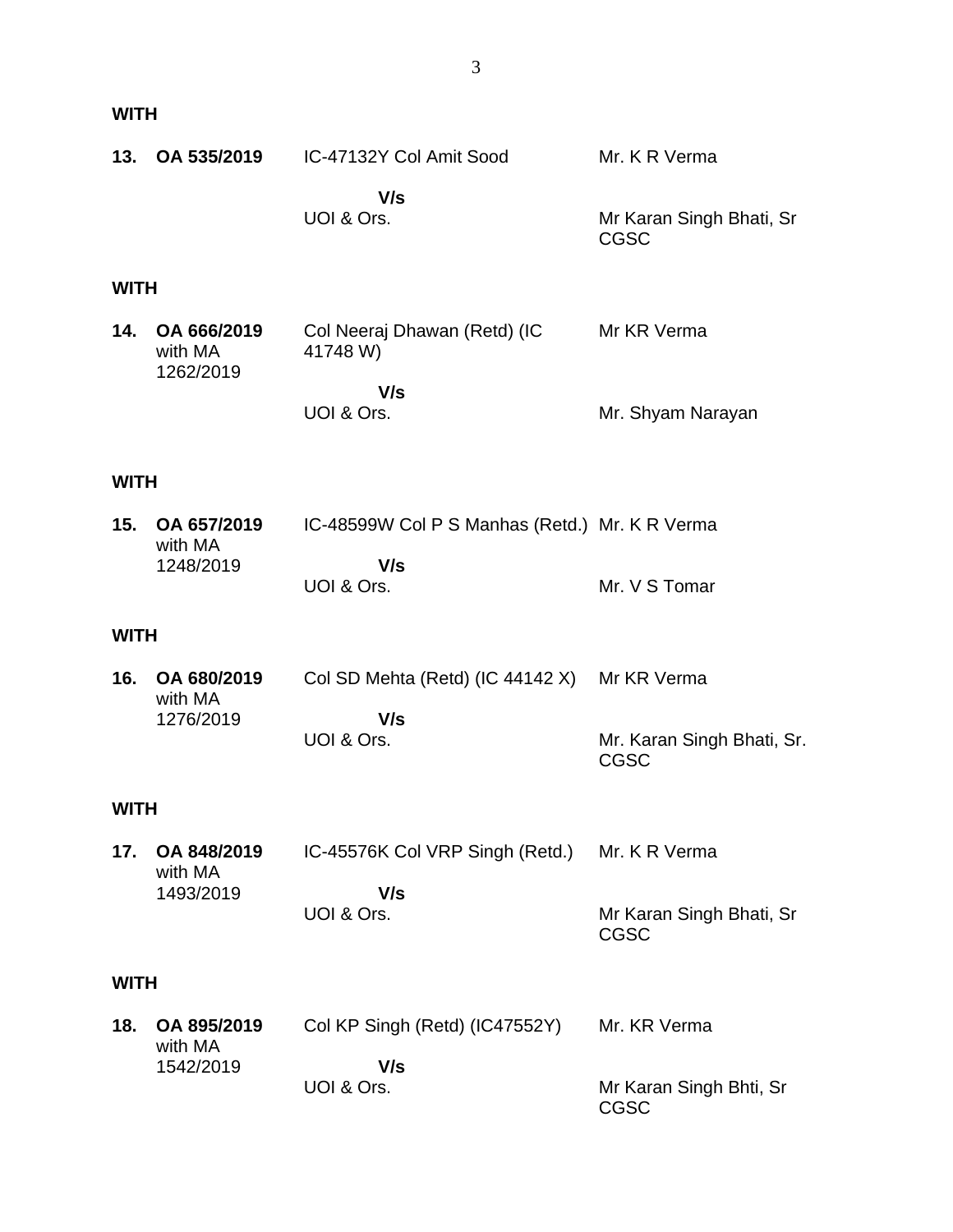### **HON'BLE THE CHAIRPERSON WILL SIT SINGLY IMMEDIATELY AFTER THE BOARD OF DB IS DISCHARGED**

### **For Orders**

| 1. | MA 218/2020<br>ın<br>OA Diary No.302/2020           | Sep/DSC Parmjit Singh (No 3989614<br>N)              | Mr US Maurya                   |
|----|-----------------------------------------------------|------------------------------------------------------|--------------------------------|
|    |                                                     | V/s<br>UOI & Ors.                                    | Dr Vijendra Singh<br>Mahndiyan |
| 2. | MA 219/2020<br>$\mathsf{I}$<br>OA Diary No.499/2020 | JC-766671-W Nb Sub Bhuvan<br>Chandra (Retd.)         | Ms. Archana Ramesh             |
|    |                                                     | V/s<br>UOI & Ors.                                    | Mr YP Singh                    |
| 3. | MA 224/2020<br>in.                                  | Col Ashwani Sinha (IC-57063F)                        | Mr Anand Kumar                 |
|    | OA Diary No.527/2020                                | V/s<br>UOI & Ors.                                    | Dr Vijendra Singh<br>Mahndiyan |
| 4. | MA 239/2020<br>in.<br>OA Diary No.518/2020          | JC-672586P Nb Sub/Clk Khasim Baig<br><b>Basha</b>    | Mr Abhishek R Shukla           |
|    |                                                     | V/s<br>UOI & Ors.                                    | Mr Waize Ali Noor              |
| 5. | MA 242/2020<br>in.<br>OA Diary No.380/2020          | Ex Sgt Pradeep Kumar Yadav (No<br>742020 S)          | Mr Praveen Kumar               |
|    |                                                     | V/s<br>UOI & Ors.                                    | Mr Niranjan Dass               |
| 6. | MA 243/2020<br>ın                                   | Ex Sep Dulal Chandra Goswami<br>$(1260382-Y)$        | Mr. Ajit Kakkar & Associates   |
|    | OA Diary No.510/2020                                | V/s<br>UOI & Ors.                                    | Mr Niranjan Dass               |
| 7. | MA 256/2020<br>in.                                  | Ex Hav (Hony Nb Sub) Karnail Singh<br>$(01289568-L)$ | Mr. U S Maurya                 |
|    | OA Diary No.517/2020                                | V/s<br>UOI & Ors.                                    | Mr DK Sabat                    |
| 8. | MA 262/2020<br>in.                                  | No 14291823P Hony Nb Sub Harakh<br>Chand (Retd)      | Mr SS Pandey & Associates      |
|    | OA 894/2019 (PB)                                    | V/s<br>UOI & Ors                                     | Mr Waize Ali Noor              |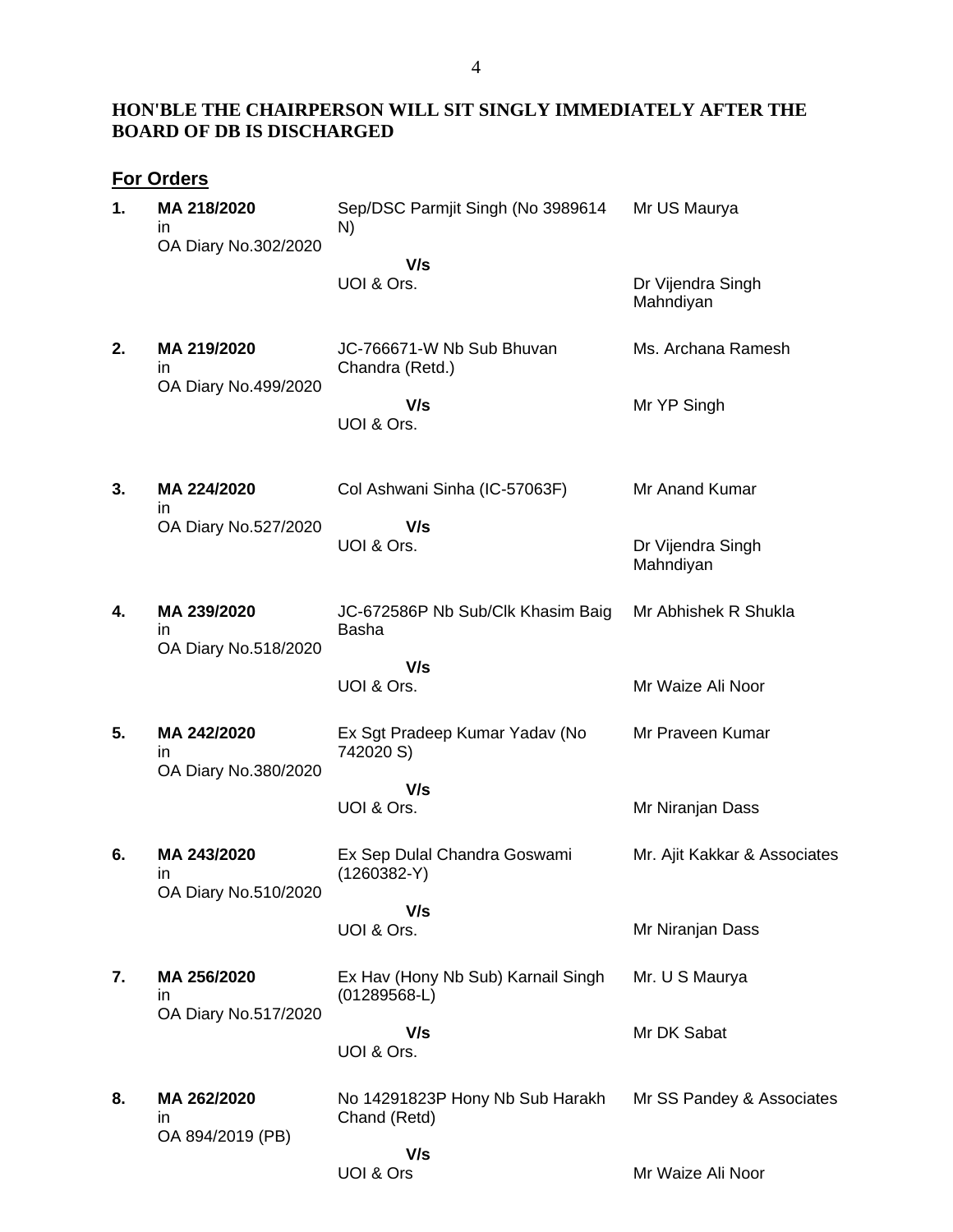| 9.  | MA 267/2020<br>in<br>OA Diary No.668/2020 | Ex Nk Dilip Kumar Bawali (No<br>14352991 H)                             | Mr Ajit Kakkar, Madhuri Koli<br>and Alpana Yadav |
|-----|-------------------------------------------|-------------------------------------------------------------------------|--------------------------------------------------|
|     |                                           | V/s<br>UOI & Ors.                                                       | Mr V Pattabhi Ram                                |
| 10. | MA 268/2020<br>in<br>OA Diary No.669/2020 | Ex Signalman Jagdeep Singh (No<br>15725223F)                            | Ms Archana Ramesh                                |
|     |                                           | V/s<br>UOI & Ors.                                                       | Mr Prabodh Kumar                                 |
| 11. | MA 284/2020<br>ın<br>OA Diary No.590/2020 | Maj Gen B Chakravarty (Retd) (IC<br>39366 N)                            | Mr Anil Srivastava                               |
|     |                                           | V/s<br>UOI & Ors.                                                       | Mr Tarunvir Singh Khehar                         |
| 12. | MA 285/2020<br>in<br>OA Diary No.670/2020 | Nb Sub Devendra Kumar Mishra (Retd) Ms Archana Ramesh<br>$(JC-353692A)$ |                                                  |
|     |                                           | V/s<br>UOI & Ors.                                                       | Ms Jyotsna Kaushik                               |
| 13. | MA 287/2020<br>ın<br>OA Diary No.697/2020 | Sep (GD) Rabi Kumar Bishwakarma<br>Ghate (No 3986846 F)                 | Mr Veerendra Mohan                               |
|     |                                           | V/s<br>UOI & Ors.                                                       | Mr SP Sharma                                     |
| 14. | MA 291/2020<br>in<br>OA 1630/2019 (PB)    | Major Abhay Tiwari (Retd.) (IC-<br>54824W)                              | Mr. Sayan Ray                                    |
|     |                                           | V/s<br>UOI & Ors.                                                       | Mr Harish V Shankar                              |
| 15. | MA 296/2020<br>in<br>OA Diary No.695/2020 | Sep (GD) Chanchal Singh (No<br>4193362 Y)                               | Mr Veerendra Mohan                               |
|     |                                           | V/s<br>UOI & Ors.                                                       | Dr Vijendra Singh<br>Mahndiyan                   |
| 16. | MA 297/2020<br>ın<br>OA Diary No.698/2020 | No 1489650K Sep (GD) Khumukcham<br>Nongyai Singh                        | Mr Veerendra Mohan                               |
|     |                                           | V/s<br>UOI & Ors.                                                       | Mr Ashok Chaitanya                               |
| 17. | MA 299/2020<br>ın<br>OA Diary No.696/2020 | No 4365595N Sep/DSC GD Stephen<br>Thangusualiam                         | Mr Veerendra Mohan                               |
|     |                                           | V/s<br>UOI & Ors.                                                       | Ms Barkha Babbar                                 |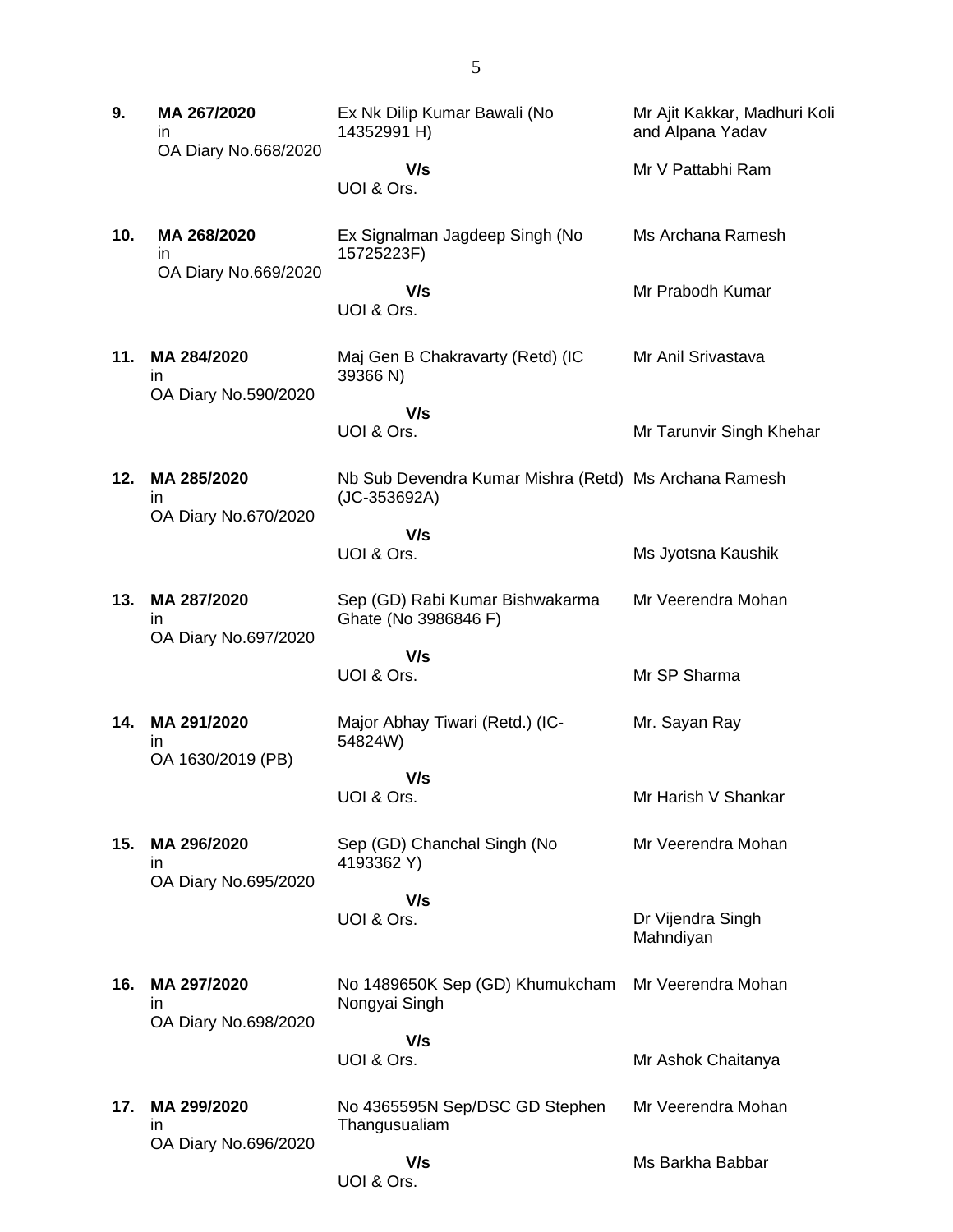| 18. | MA 301/2020<br>in.<br>OA Diary No.674/2020 | No. 4474342-P Ex Sep/DSC Boota<br>Singh           | Mr. U S Maurya       |
|-----|--------------------------------------------|---------------------------------------------------|----------------------|
|     |                                            | V/s                                               |                      |
|     |                                            | UOI & Ors.                                        | Mr Arvind Patel      |
| 19. | MA 314/2020<br>in.<br>OA Diary No.790/2020 | Sub Dharam Singh (Retd) (JC 759870<br>F)          | Ms Archana Ramesh    |
|     |                                            | V/s                                               |                      |
|     |                                            | UOI & Ors.                                        | Ms Jyotsna Kaushik   |
| 20. | MA 316/2020                                | JC-812345P Nb Sub/Clk (SD) Tangatur Mr. Indra Sen |                      |
|     | ın                                         | Madhava Munni Reddy                               | Singh/Abhishek Singh |
|     | OA 2246/2019 (PB)                          |                                                   |                      |
|     |                                            | V/s                                               |                      |
|     |                                            | UOI & Ors.                                        | Ms. Barkha Babbar    |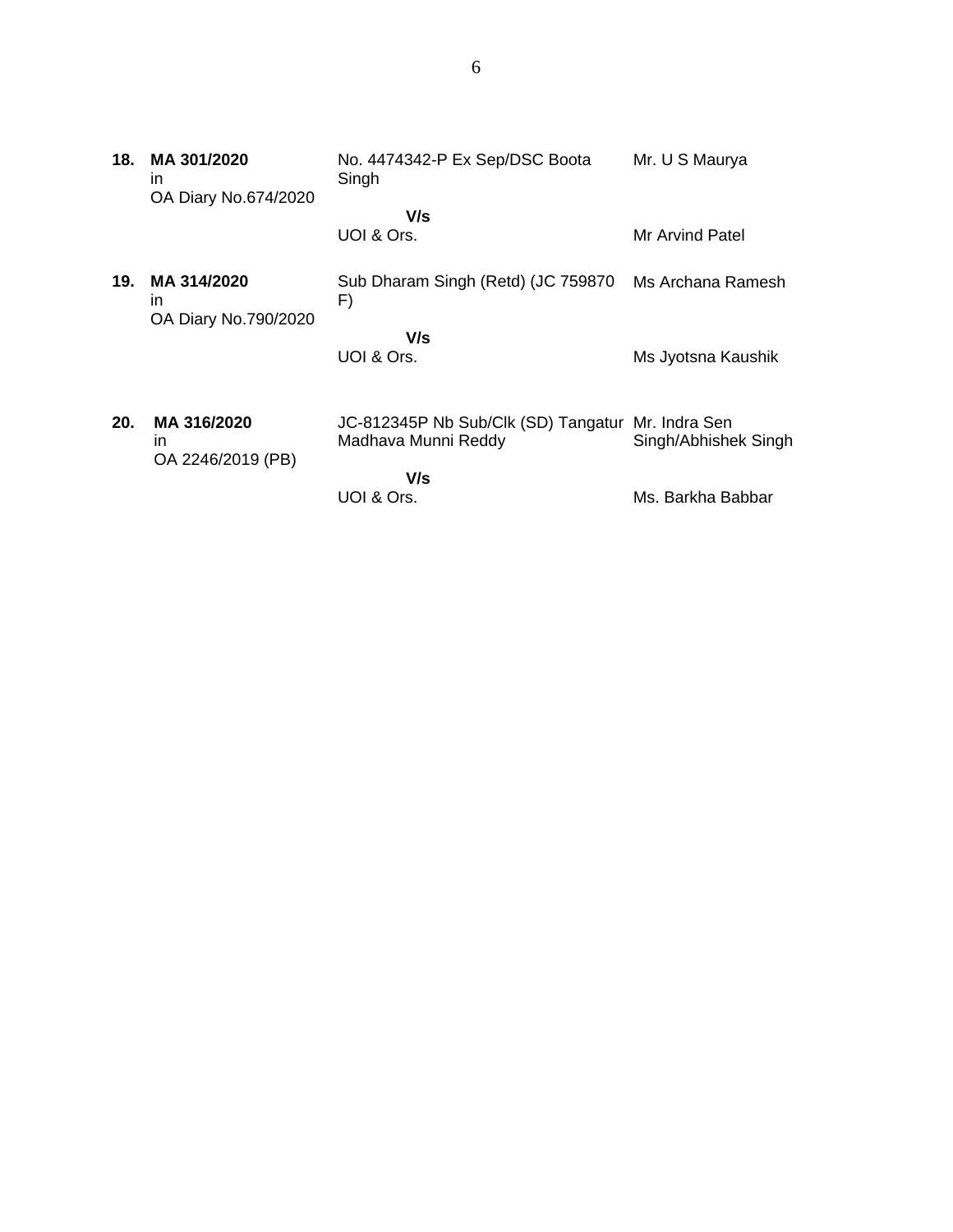# **ARMED FORCES TRIBUNAL, PRINCIPAL BENCH, NEW DELHI LIST OF BUSINESS**

**Date: 13-02-2020**

**Timing: 10:30 AM to 01.00 PM & 02.00 PM to 04.30 PM**

# **COURT No. 2 (Ground Floor)**

#### **CORAM:**

### **HON'BLE MS. JUSTICE SUNITA GUPTA HON'BLE LT. GEN. PHILIP CAMPOSE**

| <u>S.</u><br>No. | Case No.                             | <b>Parties Name</b>                                        | <u><b>Advocate for Petitioner /</b></u><br><b>Respondents</b> |
|------------------|--------------------------------------|------------------------------------------------------------|---------------------------------------------------------------|
|                  | <b>For Admission</b>                 |                                                            |                                                               |
| 1.               | OA 1537/2019<br>with                 | No 15411734F Hav AK Patel                                  | Mr. Anand Kumar                                               |
|                  | MA 2478/2019 &<br>3319/2019          | V/s<br>UOI & Ors.                                          | Mr Anil Gautam                                                |
| <b>WITH</b>      |                                      |                                                            |                                                               |
| 2.               | OA 1700/2019<br>with<br>MA 3318/2019 | JC-701922F Nb Sub Santosh Kumar<br>Pawar                   | Mr. Anand Kumar                                               |
|                  |                                      | V/s<br>UOI & Ors.                                          | Dr. Vijendra Singh Mahndiyan                                  |
| <b>WITH</b>      |                                      |                                                            |                                                               |
| 3.               | OA 1718/2019<br>with MA              | JC-702437Y Nb Sub Soumen Das                               | Mr. Anand Kumar                                               |
|                  | 3317/2019                            | V/s<br>UOI & Ors.                                          | Mr. Anil Gautam                                               |
| <b>WITH</b>      |                                      |                                                            |                                                               |
| 4.               | OA 1773/2019<br>with                 | No. 15435063-F Hav/PH F Rahaman                            | Mr. Anand Kumar                                               |
|                  | MA 3316/2019 &<br>MA 342/2020        | V/s<br>UOI & Ors.                                          | Mr. Tarunvir Singh Khehar                                     |
| 5.               | OA 2246/2019<br>with<br>MA 316/2020  | JC-812345P Nb Sub/Clk (SD)<br>Tangatur Madhava Munni Reddy | Mr. Indra Sen Singh/Abhishek<br>Singh                         |
|                  |                                      | V/s                                                        |                                                               |
|                  |                                      | UOI & Ors.                                                 | Ms. Barkha Babbar                                             |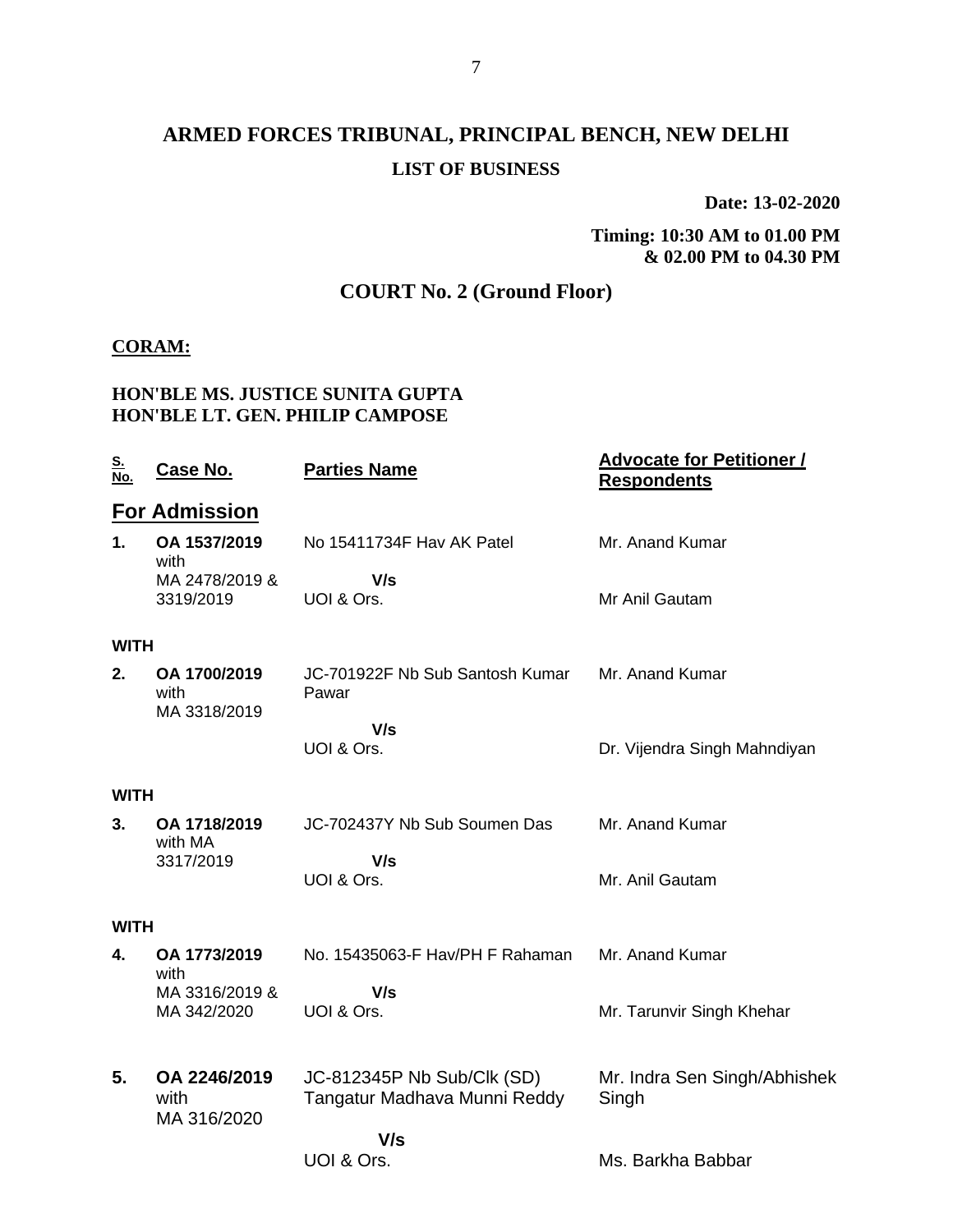| 6.  | OA 249/2020                        | IC-38609F Maj Gen Ashok Kumar Mr Bihari Lal Verma<br>Bagga (Retd) |                                       |
|-----|------------------------------------|-------------------------------------------------------------------|---------------------------------------|
|     |                                    | V/s                                                               |                                       |
|     |                                    | UOI & Ors.                                                        | None                                  |
| 7.  | OA 270/2020<br>with<br>MA 341/2020 | Sgt Dev Raj Sharma (Retd) (No<br>279079)                          | Mr Manoj Kr Gupta                     |
|     |                                    | V/s<br>UOI & Ors.                                                 | None                                  |
| 8.  | OA 272/2020                        | Ex Hav Balwan Singh (No 1488309 A)                                | Mr SM Dalal                           |
|     |                                    | V/s                                                               |                                       |
|     |                                    | UOI & Ors.                                                        | None                                  |
| 9.  | OA 275/2020<br>with                | Ex WO Anand Kumar (No 8376393 L)                                  | Mr SS Pandey & Associates             |
|     | MA 346/2020                        | V/s<br>UOI & Ors.                                                 | None                                  |
| 10. | OA 276/2020<br>with<br>MA 347/2020 | Ex Hav (PA) Pratham Singh (No<br>151609374 W)                     | Mr Ved Prakash                        |
|     |                                    | V/s<br>UOI & Ors.                                                 | None                                  |
| 11. | OA 277/2020                        | No 4194781H Ex Hav (PA) Vijay<br>Pandey                           | Mr. Indra Sen Singh/Abhishek<br>Singh |
|     |                                    | V/s                                                               |                                       |
|     |                                    | UOI & Ors.                                                        | None                                  |
|     | <b>Pleadings not complete</b>      |                                                                   |                                       |
|     | 12. OA 594/2015                    | Smt Gayatri Devi                                                  | Mr. V. S. Kadian                      |
|     |                                    | V/s                                                               |                                       |
|     |                                    | UOI & Ors.                                                        | Mr Harish V Shankar                   |
| 13. | OA 1465/2017                       | Ex Sgt Adesh Kumar Singh<br>(No.761904-R)                         | Mr. V S Kadian                        |
|     |                                    | V/s                                                               |                                       |
|     |                                    | UOI & Ors.                                                        | Mr Prabodh Kumar for R 1-4            |
| 14. | OA 525/2018                        | 14805444L Ex Nk Vinod Kumar                                       | Mr. V S Kadian                        |
|     |                                    | V/s<br>UOI & Ors.                                                 | Mr Anil Gautam                        |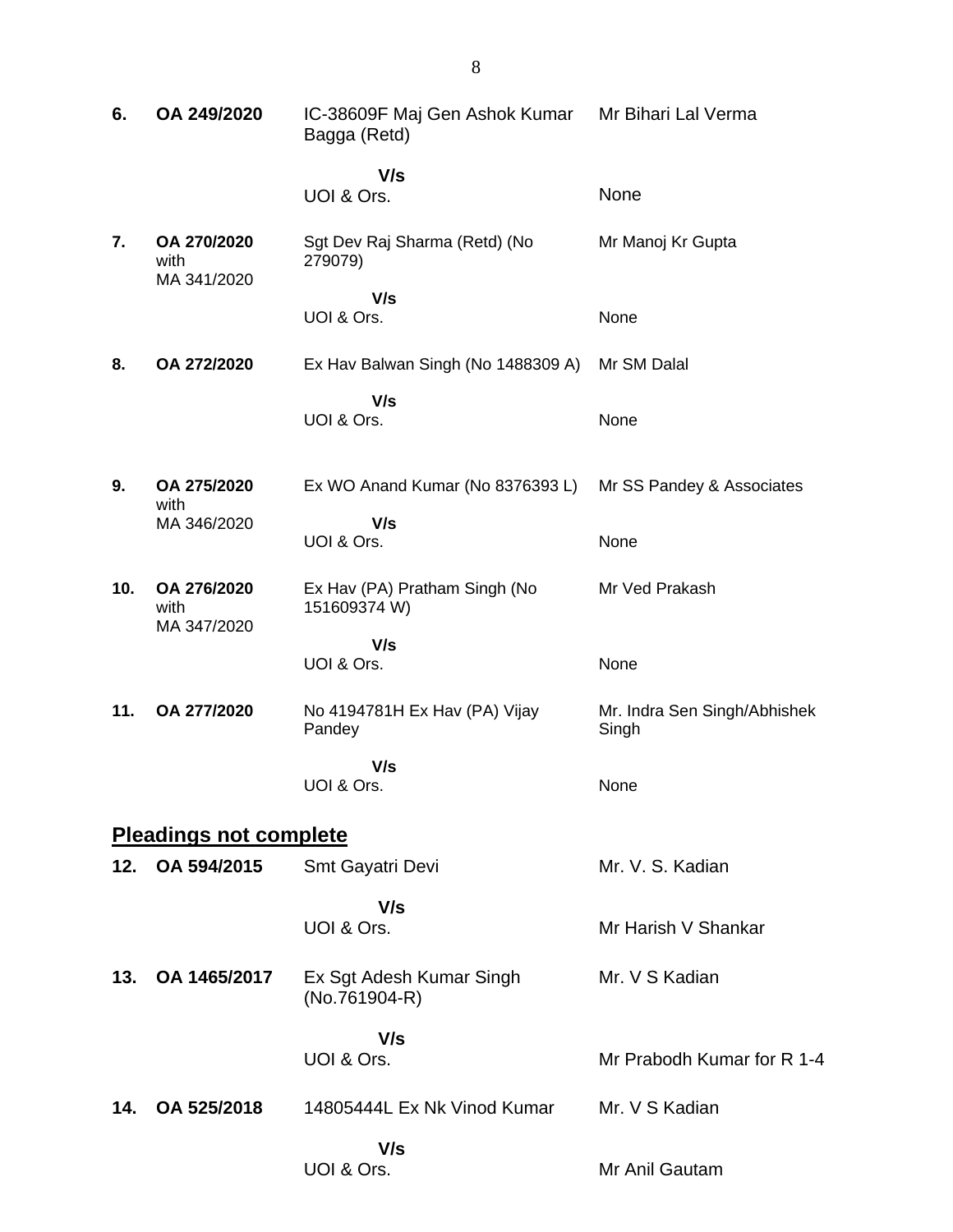| 15. | OA 1142/2018<br>with                  | Ex Sea-II Satender Singh                                            | Mr. Ajit Kakkar (Retd)                           |
|-----|---------------------------------------|---------------------------------------------------------------------|--------------------------------------------------|
|     | MA 1027/2018                          | V/s<br>UOI & Ors.                                                   | Mr. J S Yadav                                    |
| 16. | OA 1513/2018                          | Smt Leela Devi Mother of Sep Late<br>Nabab Singh No. 3167236<br>V/s | Mr. Trilok Nath Saxena, H C<br>Kharbanda         |
|     |                                       | UOI & Ors.                                                          | Mr. Shyam Narayan for R 1-3<br>& None for R-4    |
| 17. | OA 1865/2018<br>with<br>MA 2057/2018  | No. 181131-N Ex AG CHERA M<br><b>Kishore Kiran</b>                  | Mr. Ved Prakash                                  |
|     |                                       | V/s<br>UOI & Ors.                                                   | Mr. Shyam Narayan                                |
| 18. | OA 494/2019<br>with                   | Ex Sgt Sanjeev Kumar (No 776006) Mr Virender Singh Kadian           |                                                  |
|     | MA 1067/2019                          | V/s<br>UOI & Ors.                                                   | Mr. Niranjan Das                                 |
| 19. | OA 495/2019                           | Ex Capt Ashok Kumar Chugh (IC<br>27191 K)                           | Mr Virender Singh Kadian                         |
|     |                                       | V/s<br>UOI & Ors.                                                   | Mr. V S Tomar                                    |
| 20. | OA 497/2019                           | Ex Hony Nb Sub Ved Parkash (No<br>4159497N)                         | Mr. BS Chaudhary Retd) & Mr.<br>Jasbir Chaudhary |
|     |                                       | V/s<br>UOI & Ors.                                                   | Mr. Satya Ranjan Swain                           |
| 21. | OA 499/2019<br>with<br>MA 1074/2019 & | No. 21828 Wg Cdr Mukesh Tewari<br>(Retd.)                           | Mr. Virender Singh Kadian                        |
|     | 2792/2019                             | V/s<br>UOI & Ors.                                                   | Mr. Harish V Shankar                             |
| 22. | OA 501/2019<br>with                   | No. 608224 Ex MWO Jagdish Kumar                                     | Mr. Virender Singh Kadian                        |

Mr. Rajeev Kumar

MA 1076/2019

 **V/s** UOI & Ors.

9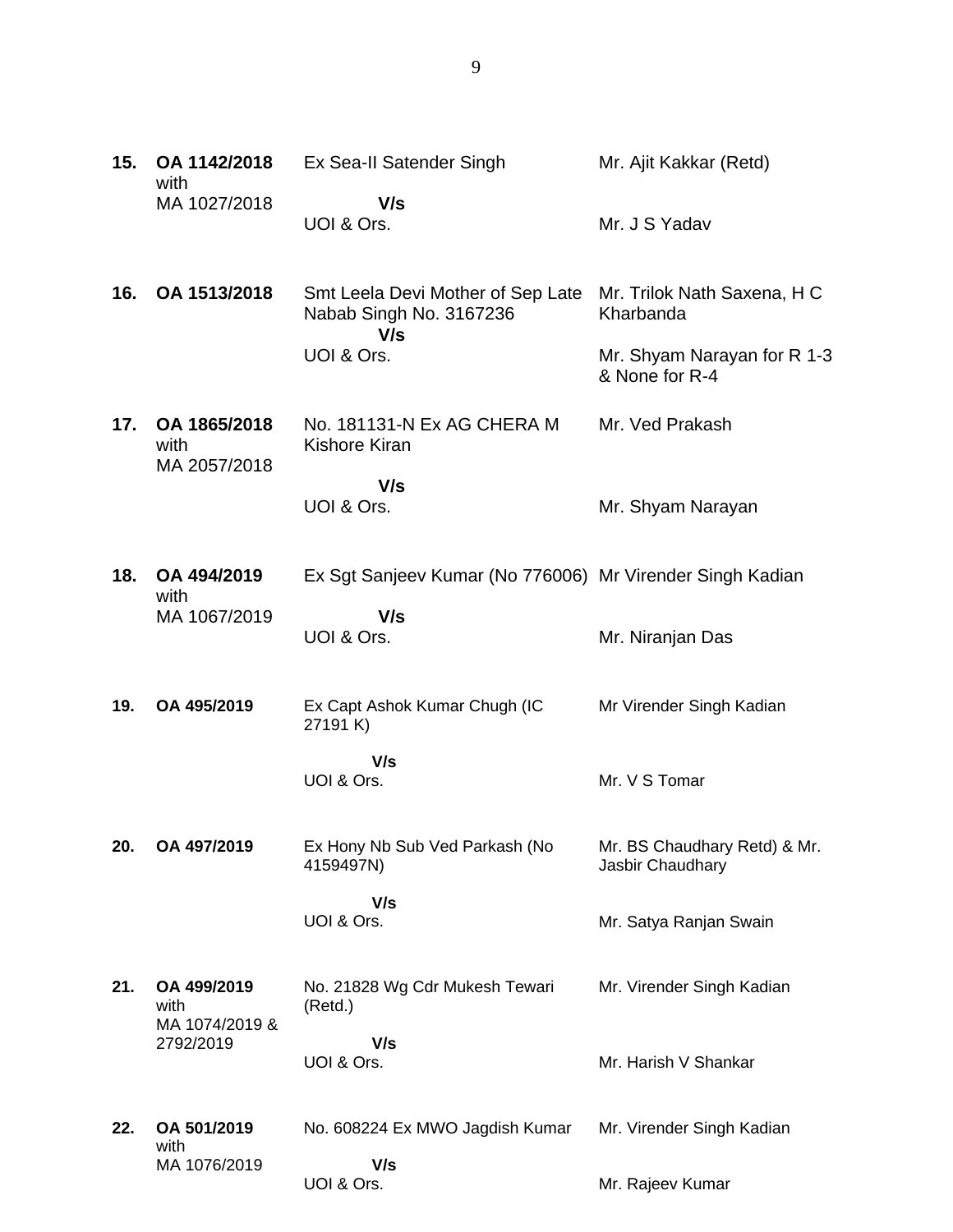| 23. | OA 742/2019<br>with<br>MA 1339/2019 | Ex Hony Nb Sub Muni Lal Mehta<br>(No 9506203 W) | Mr SM Dalal               |
|-----|-------------------------------------|-------------------------------------------------|---------------------------|
|     |                                     | V/s                                             |                           |
|     |                                     | UOI & Ors.                                      | Mr. Shyam Narayan         |
| 24. | OA (Appeal)<br>2062/2019<br>with    | No. 7787756-F L/Nk (MP) Kafeel<br>Ahmed         | Mr. Virender Singh Kadian |
|     | MA 350/2020                         | V/s<br>UOI & Ors.                               | Mr. Anil Gautam           |
|     | <b>For Execution</b>                |                                                 |                           |
| 25  | MA 1538/2019<br>in.<br>OA 2080/2018 | JC-762558K Sub Sanjay Kumar<br>Singh (Retd)     | Mr. SS Pandey             |
|     |                                     | V/s<br>UOI & Ors                                | Ms. Barkha Babbar         |
|     | <b>Miscellaneous</b>                |                                                 |                           |
| 26. | MA 349/2020<br>in.                  | Lt Cde Bhisham Kumar (No 89032W)                | Mr. Sukhjinder Singh      |
|     | OA 1560/2018                        | V/s<br>UOI & Ors                                | Mr Prabodh Kumar          |
|     | <b>Part Heard</b>                   |                                                 |                           |
| 27. | OA 450/2015                         | Maj R C Maharana (Retd.)                        | Mr. N K Ghai              |
|     |                                     | V/s<br>UOI & Ors.                               | Mr SD Windlesh            |
|     | <b>Pleadings complete</b>           |                                                 |                           |
| 28. | OA 449/2015                         | Maj J S Rana (Retd.)                            | Mr. N K Ghai              |
|     |                                     | V/s<br>UOI & Ors.                               | Ms Barkha Babbar          |
| 29  | OA 817/2015<br>with                 | Col (TS) V K Bhalla (Retd)                      | Mr Ajit Kakkar            |
|     | MA 181/2020                         | V/s<br>UOI & Ors.                               | Mr Anil Gautam            |
|     |                                     |                                                 |                           |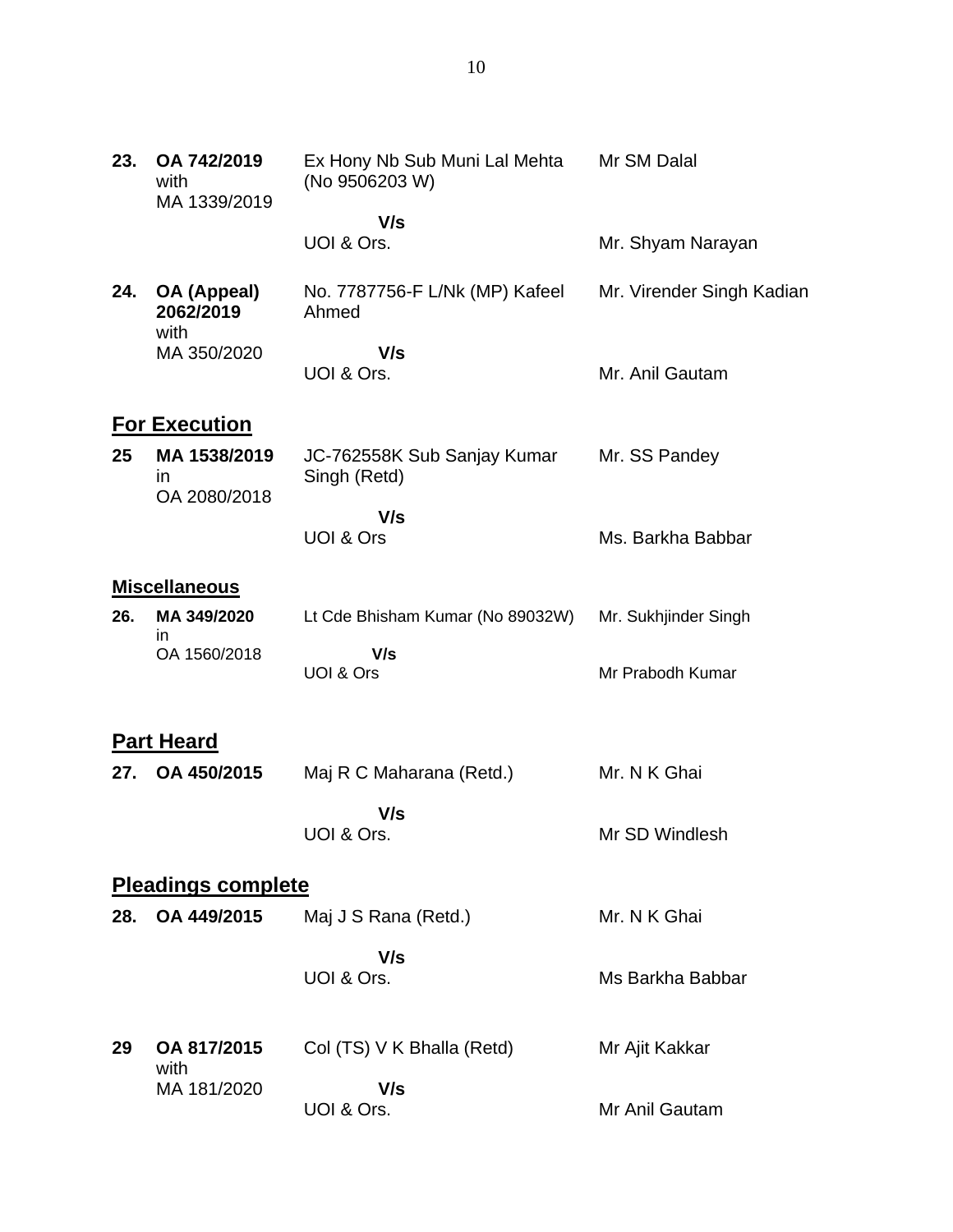| 30  | OA 1300/2016         | Ex Nk Balbir Singh                    | Mr. A K Singh         |
|-----|----------------------|---------------------------------------|-----------------------|
|     |                      | V/s<br>UOI & Ors.                     | Ms Barkha Babbar      |
| 31. | OA 1544/2016         | L/Nk Charan Singh                     | Mr. Rajiv Manglik     |
|     |                      | V/s<br>UOI & Ors.                     | Mr Prabodh Kumar      |
| 32  | OA 1280/2017<br>with | Ex Nk Shivaram                        | Mr Ajit Kakkar        |
|     | MA 952/2017          | V/s<br>UOI & Ors.                     | Mr Satya Ranjan Swain |
| 33. | OA 1141/2018         | IC-27369-P Col Aneesh Mehta<br>(Retd) | Mr. Ajay Yadav        |
|     |                      | V/s<br>UOI & Ors.                     | Mr. Shyam Narayan     |
| 34. | OA 1874/2018         | Ex Rect Sonu Phogat (No<br>14946568K) | Mr SM Dalal           |
|     |                      | V/s<br>UOI & Ors.                     | Mr. Rajesh Kumar Das  |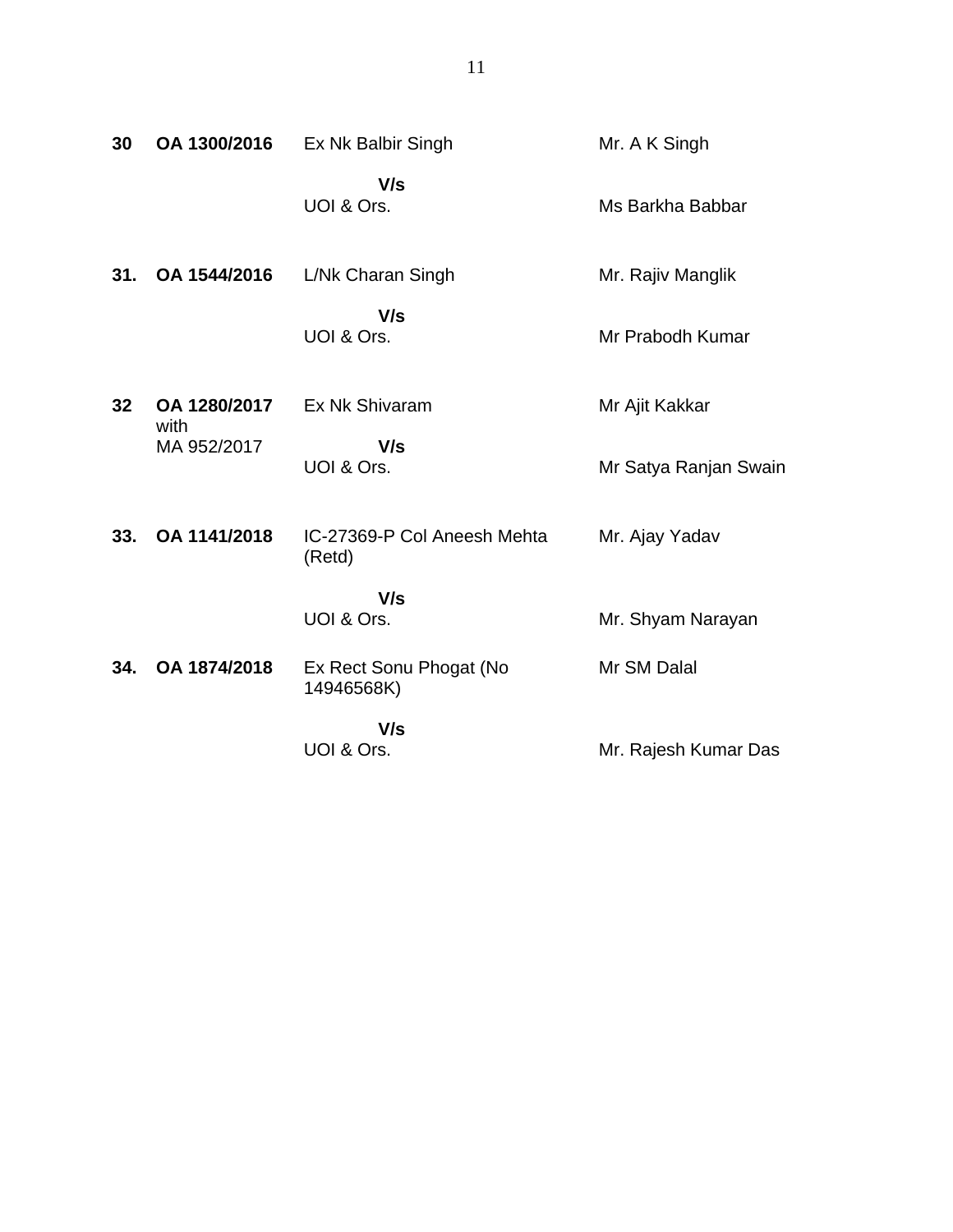# **ARMED FORCES TRIBUNAL, PRINCIPAL BENCH, NEW DELHI LIST OF BUSINESS**

**Date: 13-02-2020**

**Timing: 11:00 AM**

# **PRINCIPAL REGISTRAR COURT**

| <u>S.</u><br>No. | <u>Case No.</u>                      | <b>Parties Name</b>                                  | <b>Advocate for Petitioner /</b><br><b>Respondents</b> |
|------------------|--------------------------------------|------------------------------------------------------|--------------------------------------------------------|
|                  | <b>For Appearance/Direction</b>      |                                                      |                                                        |
| 1.               | OA 697/2019                          | Ex Sgt Durgesh Kumar Sharma<br>$(776004-F)$          | Mr. D K Sharma                                         |
|                  |                                      | V/s                                                  |                                                        |
|                  |                                      | UOI & Ors.                                           | Dr Vijendra Singh Mahndiyan                            |
| 2.               | OA 815/2019                          | Cdr SK Singh (Retd) (No 41039 W)                     | Mr Kustubh Singh & Daryl<br><b>Menezes</b>             |
|                  |                                      | V/s<br>UOI & Ors.                                    | Dr. Vijendra Singh Mahndiyan                           |
| 3.               | OA 978/2019<br>with<br>MA 1641/2019  | Ex LME Dheeraj Kumar (No<br>137225 A)                | Mr Praveen Kumar                                       |
|                  |                                      | V/s                                                  |                                                        |
|                  |                                      | UOI & Ors.                                           | Mr. Satya Ranjan Swain                                 |
| 4.               | OA 1002/2019<br>with                 | Ex WO Jayparkash Saxena (No<br>707072A)              | Mr. Praveen Kumar                                      |
|                  | MA 1669/2019                         | V/s                                                  |                                                        |
|                  |                                      | UOI & Ors.                                           | Mr. Rajesh Kumar Das                                   |
| 5.               | OA 1083/2019                         | IC-45921M Col GS Sodhi (Retd)                        | Mr. Janak Raj Rana                                     |
|                  |                                      | V/s<br>UOI & Ors.                                    | Mr. Neeraj, Sr. CGSC                                   |
| 6.               | OA 1086/2019<br>with<br>MA 1761/2019 | Ex LD (TS) Prakash Singh<br>Shekhawat (No 1085296 P) | Mr Virender Singh Kadian                               |
|                  |                                      | V/s<br>UOI & Ors.                                    | Mr. D K Sabat                                          |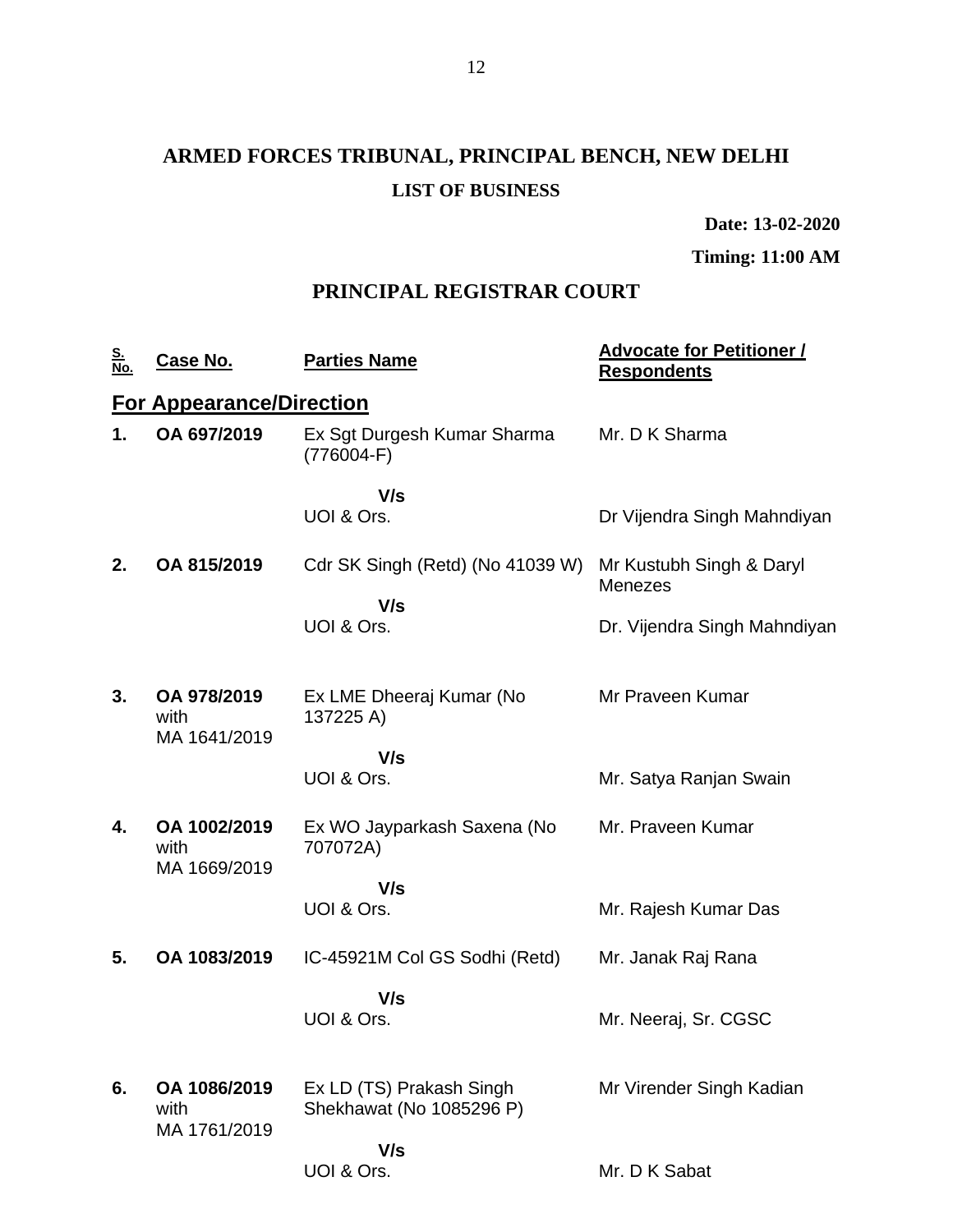| 7.  | OA 1204/2019                         | No. 15667430-A Ex Hav (ACP-1)<br>Satnarain Singh                    | Mr. O S Punia                           |
|-----|--------------------------------------|---------------------------------------------------------------------|-----------------------------------------|
|     |                                      | V/s                                                                 |                                         |
|     |                                      | UOI & Ors.                                                          | Ms. Barkha Babbar                       |
| 8.  | OA 1217/2019                         | Col SK Singh (Retd) (IC 47824M)                                     | Mr RK Rastogi                           |
|     |                                      | V/s<br>UOI & Ors.                                                   | Mr Karan Singh Bhati, Sr<br><b>CGSC</b> |
| 9.  | OA 1220/2019<br>with<br>MA 1958/2019 | Ex Sgt Ramesh Bhiku More<br>$(641158-G)$                            | Mr. Ajit Kakkar & Associates            |
|     |                                      | V/s<br>UOI & Ors.                                                   | Mr YP Singh                             |
| 10. | OA 1221/2019<br>with<br>MA 1959/2019 | No. 14649613-X Ex Nk Shekhawat Mr. Praveen Kumar<br>Mahendra Singh  |                                         |
|     |                                      | V/s<br>UOI & Ors.                                                   | Mr DK Sabat                             |
| 11. | OA 1223/2019<br>with<br>MA 1961/2019 | No 289322 Ex Cpl Sujan Singh<br>Yadav                               | Mr Manoj Kumar Gupta                    |
|     |                                      | V/s<br>UOI & Ors.                                                   | Mr V Pattabhi Ram                       |
| 12. | OA 1225/2019                         | No. 17815 Gp Capt N S Ghotra<br>(Retd.)                             | Mr. M K Gaur & K K Prasad               |
|     |                                      | V/s<br>UOI & Ors.                                                   | Ms. Jyotsna Kaushik                     |
| 13. | OA 1229/2019<br>with<br>MA 1966/2019 | Ex Sgt S Gopala Krishnan (719342- Mr Ajit Kakkar & Associates<br>G) |                                         |
|     |                                      | V/s<br>UOI & Ors.                                                   | Mr. Satya Ranjan Swain                  |
| 14. | OA 1349/2019<br>with<br>MA 2094/2019 | Ex Sgt Puran Chandra Bhatt (No<br>747031 B)<br>V/s                  | Mr Praveen Kumar                        |
|     |                                      | UOI & Ors.                                                          | Mr Arvind Patel                         |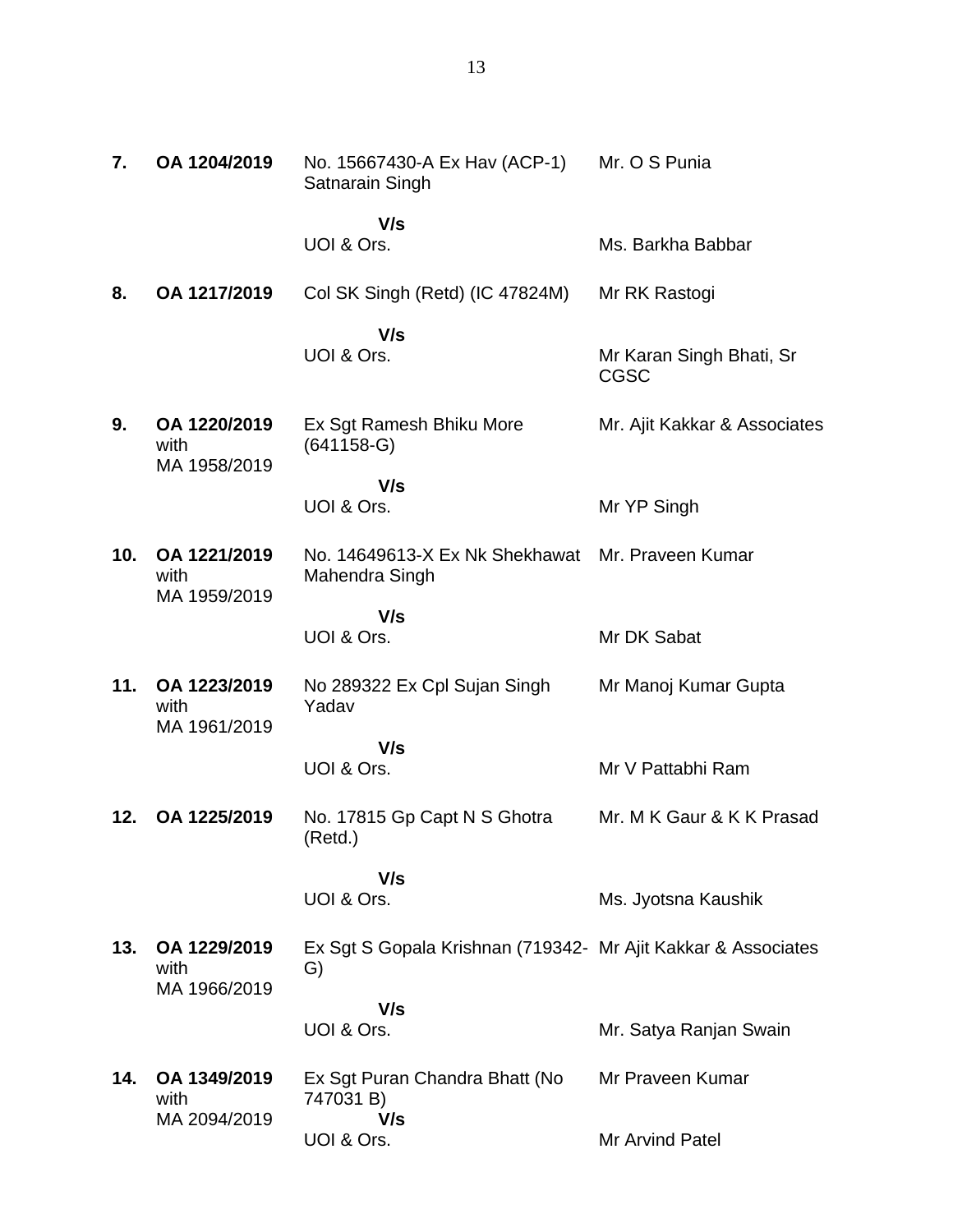| 15. | OA 1350/2019         | JC-797410K Ris Maj Rajpal Singh                            | Mr. Virender Singh Kadian       |
|-----|----------------------|------------------------------------------------------------|---------------------------------|
|     |                      | V/s<br>UOI & Ors.                                          | Mr Rajiv Kumar                  |
| 16. | OA 1352/2019         | Ex Sep Anand Pal (No 6382203 X)                            | Ms Archana Ramesh               |
|     |                      | V/s<br>UOI & Ors.                                          | Mr Niranjan Das                 |
| 17. | OA 1353/2019         | Ex Cpl Chandan Kumar Yadav (No Mr Ved Prakash<br>945374 A) |                                 |
|     |                      | V/s<br>UOI & Ors.                                          | Mr VS Tomar                     |
| 18. | OA 1354/2019         | No 4189506Y Ex Nk Chandravir<br>Singh                      | Mr. SM Dalal & Mr Ajay<br>Yadav |
|     |                      | V/s<br>UOI & Ors.                                          | Mr. Shyam Narayan               |
| 19. | OA 1355/2019         | Ex MWO Harendra Kumar Singh<br>(No 649547)                 | Mr Baljeet Singh                |
|     |                      | V/s<br>UOI & Ors.                                          | Mr. Harish V Shankar            |
| 20. | OA 1361/2019<br>with | No. 720672-T Ex Sgt Gajab Singh                            | Mr. Praveen Kumar               |
|     | MA 2105/2019         | V/s<br>UOI & Ors.                                          | Ms. Barkha Babbar               |
| 21. | OA 1495/2019<br>with | Gp Capt SK Mehta (Retd) (No<br>18117 B)                    | Mr Ajit Kakkar                  |
|     | MA 2416/2019         | V/s<br>UOI & Ors.                                          | Mr. K K Tyagi                   |
| 22. | OA 1496/2019<br>with | Ex Hav Chaman Alam (No<br>13969570 X)                      | Mr Praveen Kumar                |
|     | MA 2420/2019         | V/s<br>UOI & Ors.                                          | Mr. J S Yadav                   |

UOI & Ors.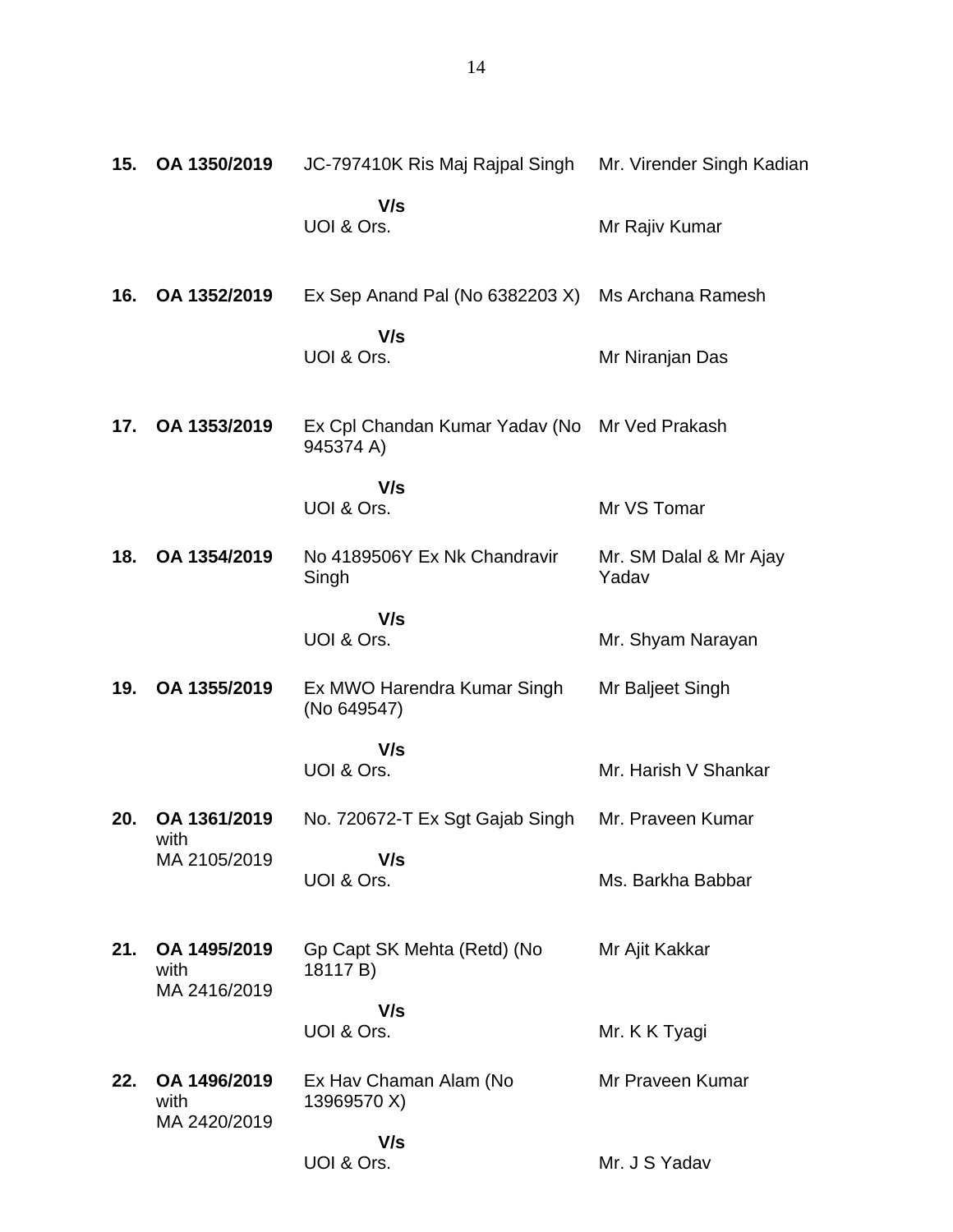| 23. | OA 1598/2019<br>with | Ex Sgt Amar Pal (No 624931T)                                  | Ms. Pallavi Awasthi       |
|-----|----------------------|---------------------------------------------------------------|---------------------------|
|     | MA 2563/2019         | V/s<br>UOI & Ors.                                             | Mr. Rajiv Kumar           |
| 24. | OA 1632/2019         | Ex Sgt Raj Kamal Srivastava<br>$(656985-G)$                   | Mr. O S Punia             |
|     |                      | V/s<br>UOI & Ors.                                             | Mr. Shyam Narayan         |
| 25. | OA 1634/2019         | Air Cmde Rashid Zafar Qureshi<br>VSM (Retd)(No 18475)         | Mr. Baljeet Singh         |
|     |                      | V/s<br>UOI & Ors.                                             | Mr. Neeraj, Sr. CGSC      |
| 26. | OA 1738/2019         | Capt (TS) Ajay Kumar Narang<br>(Retd)                         | Mr Ved Prakash            |
|     |                      | V/s<br>UOI & Ors.                                             | Mr. Harish V Shankar      |
| 27. | OA 1754/2019         | No. 136156-Y Ex PO(UC 1)<br>Pardeep                           | Mr. Sukhjinder Singh      |
|     |                      | V/s<br>UOI & Ors.                                             | Ms Barkha Babbar          |
| 28. | OA 1755/2019<br>with | Ex Sgt Kartikeyan Iyer (783367-R)                             | Mr. Virender Singh Kadian |
|     | MA 182/2020          | V/s<br>UOI & Ors.                                             | Mr Prabodh Kumar          |
| 29. | OA 1812/2019<br>with | IC-59907L Maj Saurav Negi (Retd.) Mr. S S Pandey & Associates |                           |
|     | MA 2694/2019         | V/s<br>UOI & Ors.                                             | Ms. Jyotsna Kaushik       |
| 30. | OA 1813/2019<br>with | No. 1048539-X Ex Swr Inder singh Mr. Virender Singh Kadian    |                           |
|     | MA 2695/2019         | V/s<br>UOI & Ors.                                             | Mr. Waize Ali Noor        |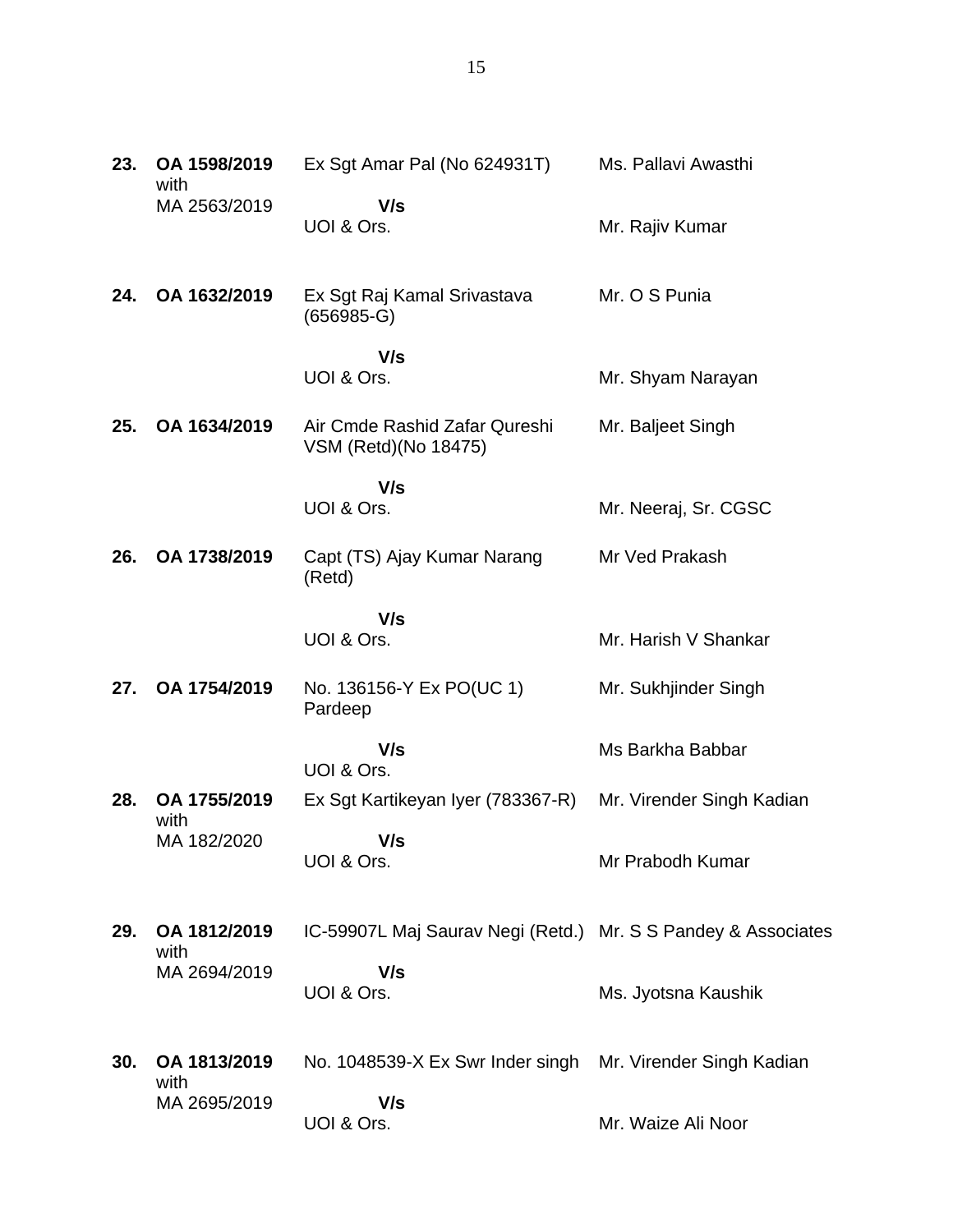| 31. | OA 1862/2019                         | Sgt Rash Bihari Rai (Retd) (No<br>795911) & Ors.                        | Mr Manoj Kr Gupta          |
|-----|--------------------------------------|-------------------------------------------------------------------------|----------------------------|
|     |                                      | V/s<br>UOI & Ors.                                                       | Mr. Anil Kumar Gautam      |
| 32. | OA 1968/2019<br>with                 | Ex Sub & Hony Lt Man Singh (JC<br>490498 X)                             | Mr JP Sharma & Associates  |
|     | MA 2843/2019                         | V/s<br>UOI & Ors.                                                       | None                       |
| 33. | OA 1969/2019                         | IC-44262W Col BGS Chauhan<br>(Retd.)                                    | Ms. Pallavi Awasthi        |
|     |                                      | V/s<br>UOI & Ors.                                                       | Mr Anil Gautam             |
| 34. | OA 2181/2019<br>with                 | JC-377479Y Ex Sub Niraj Ranjan                                          | Mr. SS Pandey & Associates |
|     | MA 3042/2019                         | V/s<br>UOI & Ors.                                                       | Mr Ashok Chaitanya         |
| 35. | OA 2182/2019<br>with<br>MA 3043/2019 | Smt Sumitra Devi Widow of Late<br>Hav Jagdish Chandra (No<br>14482528L) | Mr Virender Singh Kadian   |
|     |                                      | V/s<br>UOI & Ors.                                                       | Mr. Satya Ranjan Swain     |
| 36. | OA 2183/2019<br>with<br>MA 3044/2019 | Ex Nb Sub Vinod Kumar Chouhan<br>(JC 430163 W)                          | Mr Virender Singh Kadian   |
|     |                                      | V/s<br>UOI & Ors.                                                       | Mr. Ashok Chaitanya        |
| 37. | OA 2184/2019<br>with<br>MA 3052/2019 | Ex ERA-III Krishan Chander<br>(50677)                                   | Mr. Ved Prakash            |
|     |                                      | V/s<br>UOI & Ors.                                                       | Mr Prabodh Kumar           |
| 38. | OA 2185/2019<br>with<br>MA 3053/2019 | Ex Cpl Krishna Kumar Singh<br>$(794591 - G)$                            | Mr. Ved Prakash            |
|     |                                      | V/s<br>UOI & Ors.                                                       | Mr. Satya Ranjan Swain     |